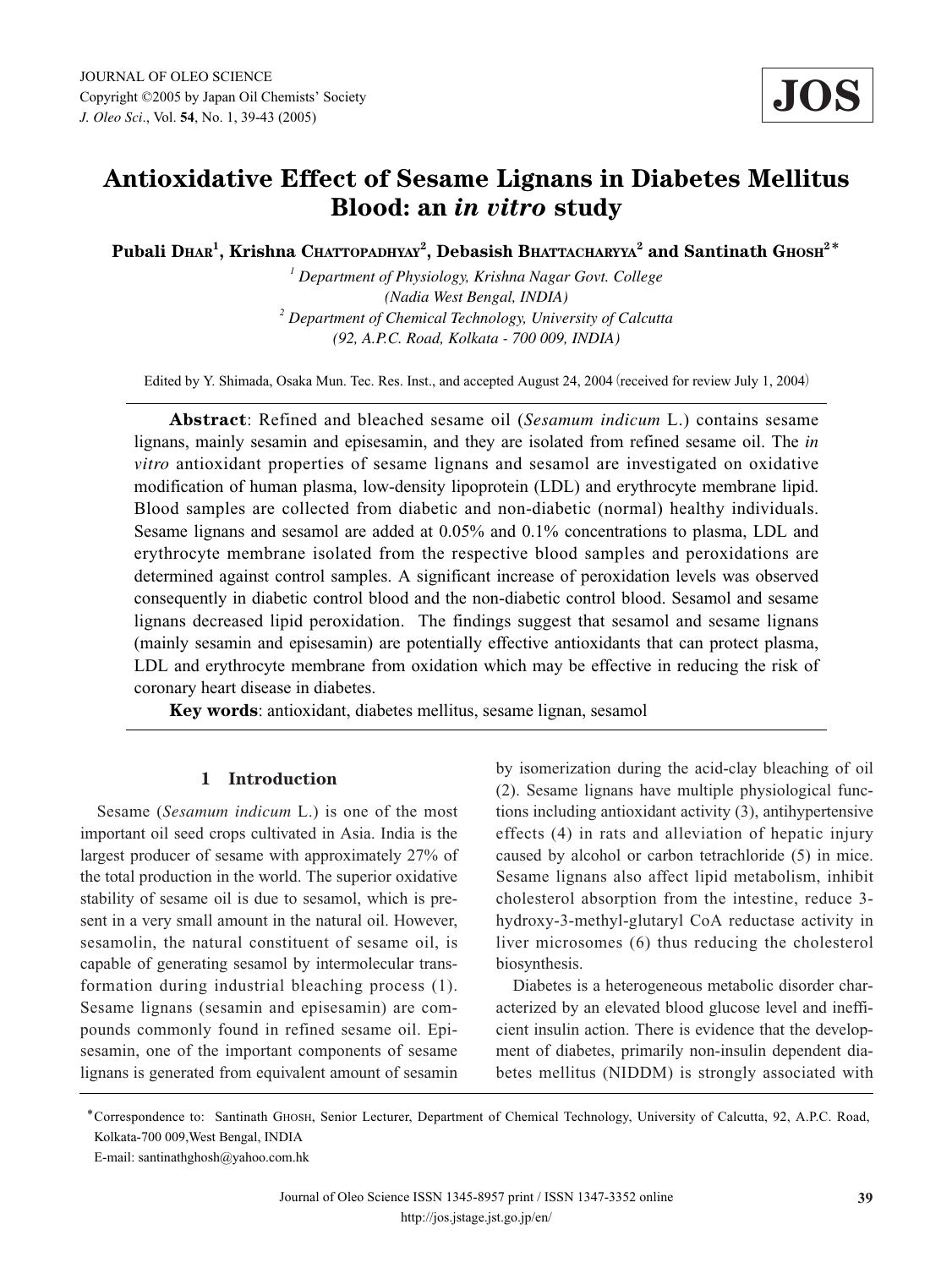dietary factors. The diabetic persons with NIDDM are at high risk for development of atherosclerosis as a result of cardiovascular diseases and the cause of approximately 80% of mortalities in diabetic persons. Lipid abnormalities such as hyper triglyceridemia (7) and fatty acid distribution changes (8) could participate in the development of vascular lesions in diabetes.

Free-radical mechanisms have been implicated in the pathology of several human diseases, including cancer, atherosclerosis, malaria, rheumatoid arthritis, neuro degenerative diseases and the most killer disease, diabetes mellitus. Free radicals of importance in living organisms include hydroxyl (OH $\cdot$ ), superoxide (O<sub>2</sub> $\cdot$ -), nitric oxide (NO $\cdot$ ), and peroxyl (RO<sub>2</sub> $\cdot$ ). Peroxynitrite (ONOO-), hypochlorous acid (HOCl), hydrogen peroxide  $(H_2O_2)$ , singlet oxygen and ozone  $(O_3)$  are not free radicals but can easily lead to free-radicals reactions in living organisms and are included in the term reactive oxygen species (ROS).

Diabetes mellitus leads to the production of ROS, which leads to tissue damages, and coronary heart disease. Sesame lignans acting as antioxidants may protect from ROS produced during diabetes mellitus.

The main objective of the work is to study the *in vitro* antioxidative role of sesame lignans (sesamin and episesamin), and sesamol by determining the thiobarbituric acid reactive substance (TBARS) in plasma, LDL and erythrocyte membrane ghost lipid peroxidation induced by copper of diabetic and non-diabetic human blood collected from male individuals.

## **2 Materials and Methods**

# **2**・**1 Preparation and Analysis of Sesame Lignans**

Sesame lignans are prepared by the method of Fukuda *et al*. (2) from refined sesame seed oil. Sesame lignans were analyzed by HPLC method and it was 97.5% pure (sesamin : episesamin  $-51.4:48.6$ , w/w). Sesamol was purchased from Sigma Chemical Company, St. Louis, MO, USA.

#### **2**・**2 Collection of Blood**

Normal (non-diabetic) blood was collected from human volunteers of the age group  $40-50$  years of fasting blood glucose level  $90 \pm 10$  mg/dL. Diabetic blood was collected from patients suffering from diabetes mellitus (oral drug dependent) for at least 5 years with high fasting blood glucose level  $(200 \pm 20)$ mg/dL) in an uncontrolled manner. Plasma was separated and glucose, total-cholesterol and HDL-cholesterol were measured by using enzymatic kit (Ranbaxy Diagnostics Limited, New Delhi, India).

# **2**・**3 Plasma Peroxidation**

Plasma peroxidation was measured by the assay of thiobarbituric acid-reactive substances (TBARS) according to the standard method (9). The antioxidants dissolved in methanol were added to the plasma samples. The amount of malone-di-aldehyde (MDA) formed was calculated by taking the extinction coefficient of MDA to be  $1.56 \times 10^5 \text{M}^{-1} \text{cm}^{-1}$ .

# **2**・**4 Lipoprotein Oxidation Susceptibility (LOS) Test**

Non-HDL Cholesterol oxidation was carried out by precipitating apo-B lipoprotein (LDL and VLDL) according to *Bachorik* and *Albers* (10). The antioxidants dissolved in methanol were added to the plasma samples. The LOS test was carried out according to the method described by *Phelps* and *Harris* (11).

## **2**・**5 Preparation and Oxidative Sensitivity of Erythrocyte Membrane Ghost**

After plasma separation, the erythrocytes were washed three times with three volume of a cooled isotonic solution containing  $0.15$  M NaCl and  $10^{-5}$ M EDTA. The buffy coat was removed by aspiration after each wash. Finally the erythrocyte membrane ghosts were prepared by using hypotonic solution of NaCl according to the method of Rose and *Oklander* (12).

#### **2**・**6 Modified 2-thiobarbituric Acid Test**

A modification of the 2-thiobarbituric acid test (13) was used to measure the lipid peroxides. A 0.5 mL aliquot of the erythrocyte membrane suspension was mixed with 1.0 mL of 10% trichloroacetic acid and 2.0 mL of 0.67% of 2-thiobarbituric acid. The mixture was heated at 95 ℃ for 15 min, cooled, and centrifuged. The absorbance of the supernatant was measured at 534 nm in a spectrophotometer (Shimadzu, Tokyo, Japan), and the relative amounts of lipid peroxides were expressed in absorbance units,  $A_{534}$  nm (14).

## **2**・**7 Assay of Protein**

Erythrocyte membrane protein was estimated by the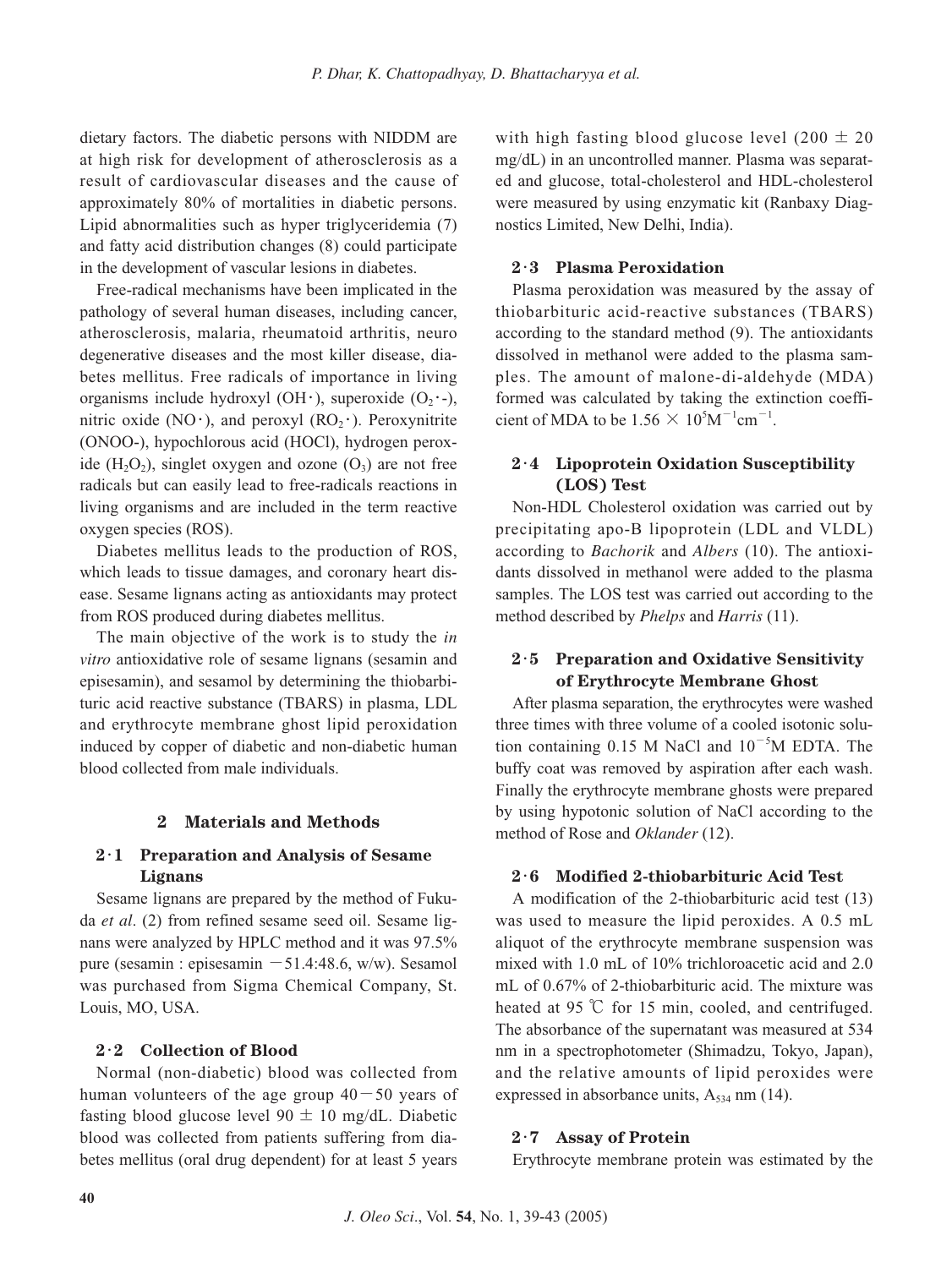method of Lowry *et al*. (15).

#### **2**・**8 Statistical Analysis**

The results are given as the mean  $\pm$  standard error of mean. For statistical analysis of result, student's t test (16) was performed.

#### **3 Results and Discussion**

The blood was collected from non-diabetic and diabetic male individuals. The extent of plasma lipid and LDL lipid peroxidations induced by 10  $\mu$ M CuSO<sub>4</sub> was assessed by measuring the formation of TBARS. **Table 1** shows that different doses of sesame lignans and sesamol strongly inhibited the oxidative modification of plasma lipid and LDL. Peroxidations are reduced more in the sesamol and sesame lignan added groups than the control group. There is no significant change of plasma lipid peroxidation with the increase of sesamol and sesame lignan concentrations in case of non-diabetic group. In diabetic group 0.1% concentration of sesamol and sesame lignans is more effective than 0.05% concentration in reducing plasma lipid peroxidation. Both sesamol and sesame lignans exhibited similar extend of reduction of MDA formation in diabetic group compared to control group. Copper (Cu) induced lipoprotein oxidation susceptibility (LOS) decreased significantly both in diabetic and non-diabetic group than control group. With the increase of sesamol and sesame lignan concentration there is no significant change of LDL peroxidation level in non-diabetic group, where as in diabetic group 0.1% sesamol is more effective than 0.1% concentration of sesame lignan in reducing MDA formation. Erythrocyte membrane (Ghost) lipid peroxidations of the diabetic and non-diabetic groups are given in **Table 2**. The erythrocyte membrane lipid peroxidations are significantly restricted in the experimental groups where sesamol and sesame lignans are added at 0.05% and 0.1% concentrations. But there is no significant difference of MDA formation both in diabetic and non-diabetic group with the variation of sesamol and sesame lignan concentration.

Endogenous antioxidants may be important for defense against oxidative stress (17). A considerable amount of study has been conducted to the different synthetic and natural antioxidants as inhibitors of LDL peroxidation and their possible therapeutic effects to counteract atherogenesis (17,18). Phenolic compounds in sesame seed exhibited strong antioxidant properties (19). Plasma lipid, LDL and erythrocyte membrane lipid are susceptible to peroxidation. LDL-peroxidation and its inhibition by antioxidants are important in the molecular mechanism of atherosclerosis and in identifying foods that may prevent the disease. Glucose autooxidation, polyol pathway and protein glycation are biochemical pathways associated with hyperglycaemia and toxic superoxide intermediates of type I diabetes mellitus (20). This lead to the peroxidation of lipids of plasma, lipoprotein and erythrocyte membrane (21). Oxidized lipoproteins lead to the development of atherosclerosis and diabetic vascular complications. Erythrocyte membranes also contain high amount of polyunsaturated fatty acids, which are prone to oxidation by free radicals generated in diabetes mellitus.

In the present study, overall plasma, LDL and erythrocyte membrane obtained from blood of diabetic and non-diabetic individuals were used to investigate the lipid peroxidations and also to elucidate the antioxida-

| Groups                   | Plasma Lipid peroxidation   |                       | Lipoprotein Oxidation Susceptibility (LOS) |                                 |
|--------------------------|-----------------------------|-----------------------|--------------------------------------------|---------------------------------|
|                          | (nmole of MDA/ml of Plasma) |                       | (nmole of MDA/mg of non-HDL Cholesterol)   |                                 |
|                          | Non-Diabetic                | Diabetic              | Non-Diabetic                               | Diabetic                        |
| Control                  | $10.64 \pm 0.132^{+}$       | $34.46 \pm 5.38^{\#}$ | $0.082 \pm 0.023$ <sup>#</sup>             | $0.080 \pm 0.01$ ##             |
| Sesamol $(0.05\%)$       | $3.64 \pm 1.072^{***}$      | $5.36 \pm 0.979^{#}$  | $0.035 \pm 0.001^{#}$                      | $0.026 \pm 0.005^{ \text{\#H}}$ |
| Sesamol $(0.1\%)$        | $2.51 \pm 0.905^{#}$        | $3.09 \pm 0.939^{#}$  | $0.031 \pm 0.005$ <sup>#</sup>             | $0.012 \pm 0.005^{ \text{\#H}}$ |
| Sesame Lignans (0.05%)   | $2.07 + 0.56^{\text{***}}$  | $5.02 \pm 1.356^{\#}$ | $0.022 \pm 0.002^{\#}$                     | $0.024 \pm 0.007^{ \text{\#H}}$ |
| Sesame Lignans $(0.1\%)$ | $2.41 \pm 0.715^{***}$      | $2.66 \pm 0.378^{\#}$ | $0.014 \pm 0.002$ #                        | $0.022 \pm 0.006^{ \text{\#H}}$ |

**Table 1** Effect of Sesame Lignans on *In Vitro* Plasma and LDL Peroxidation In Non-Diabetic and Diabetic Blood.

Values are Mean  $\pm$  SEM, n = 6

##p < 0.001

 $\mathrm{^{\#}p} < 0.05$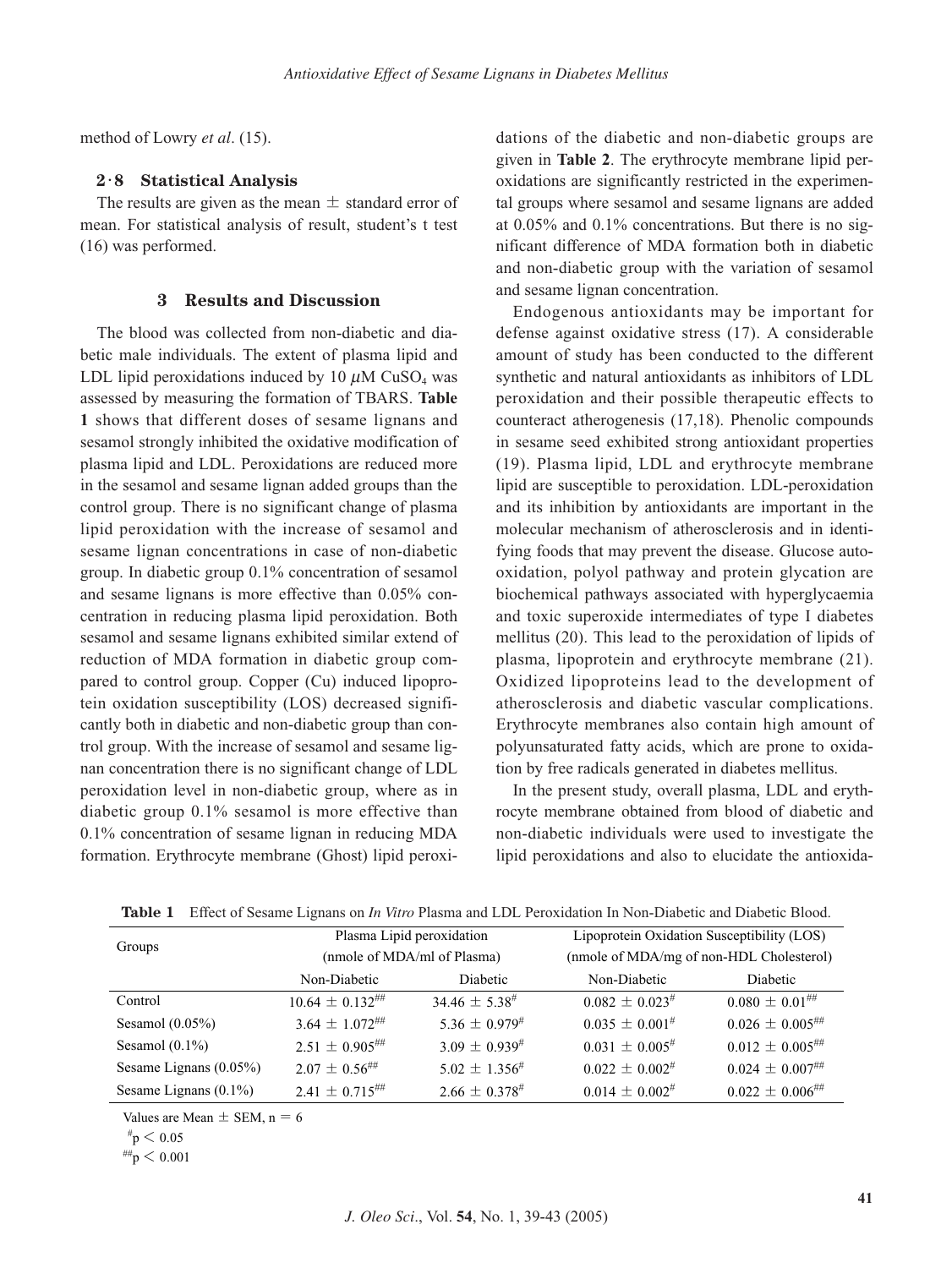|                           | Erythrocyte Membrane Lipid |                       |
|---------------------------|----------------------------|-----------------------|
| Groups                    | Peroxidation               | of<br>(nmole          |
|                           | $MDA/mg$ of protein)       |                       |
|                           | Non-Diabetic               | Diabetic              |
| Control                   | $4.41 + 0.24$              | $6.91 \pm 0.298$ ##   |
| Sesamol $(0.05\%)$        | $1.34 + 0.25^{\#}$         | $2.81 \pm 0.455$ ##   |
| Sesamol $(0.1\%)$         | $1.41 \pm 0.227$ #         | $2.68 \pm 0.379^{+4}$ |
| Sesame Lignans $(0.05\%)$ | $1.94 + 0.34$ <sup>#</sup> | $3.53 \pm 0.63$ ##    |
| Sesame Lignans $(0.1\%)$  | $1.88 + 0.46^{\#}$         | $2.78 \pm 0.33$ ##    |
|                           |                            |                       |

| <b>Table 2</b> Effect of Sesame Lignans on <i>In Vitro</i> Erythrocyte |
|------------------------------------------------------------------------|
| Membrane Lipid Peroxidation In Non-Diabetic                            |
| and Diabetic Blood.                                                    |

Values are Mean  $\pm$  SEM, n = 6,  $\frac{\#p}{ } < 0.05, \frac{\#p}{ } < 0.001$ 

tive activity of sesame lignans and sesamol at two different concentrations. The present study has verified the remarkable ability of sesamol and sesame lignans to function as a phenolic antioxidant. Sesamol not only protect the sesame oil from aerial oxidation but also it is equally effective as an antioxidant when present in a small concentration in human blood.

Umeda Sawada *et al*. (22) have shown that sesame lignans when present in the diet at first be incorporated into the liver, after which they are transported into the peripheral tissues through the blood stream. Sesame lignans are lost from the body within 24 h. So presence of sesame lignans in a very small concentration in the blood stream will be very much effective in reducing the risk of CHD not only in normal conditions but also in diabetic conditions.

## **4 Conclusions**

Sesamol and sesame lignans (mainly sesamin and episesamin) act as effective antioxidants in *in vitro* study. In *in vivo* condition sesame lignans may possibly function in reducing the risk of coronary heart disease in diabetes mellitus.

#### **References**

- 1. T. TASHIRO, Y. FUKUDA, T. OSAWA and M. NAMIKI, Oil and Minor Components of Sesame (*Sesamum indicum* L.) Strains, *J. Am Oil Chem. Soc*., Vol. **67**, 508-511 (1990).
- 2. Y. FUKUDA, M. NAGATA, T. OSAWA and M. NAMIKI, Contribution of Lignan Analogues to Antioxidative Activity of Refined Unroasted Sesame Seed Oil, *J. Am. Oil Chem. Soc*., Vol. **63**, 1027-1031(1986).
- 3. N. HIROSE, F. DOI, T. UEKI, K. AKAZAWA, K. CHIJIIWA, M. SUGANO, K. AKIMOTO, S. SHIMIZU and H. YAMADA, Suppresive Effect of Sesamin Against 7, 12-Dimethyl Benzen[a]anthracene Induced Rat Mammary Carcinogenesis, *Anticancer Res*., Vol. **12**, 1259-1266 (1992).
- 4. Y. MATSUMURA, S. KITA, S. MORIMOTO, K. AKIMOTO, M. FURUA, N. OKA and T. TANAKA, Antihypertensive Effect of Sesamin I. Protection Against Deoxycorticosterone Acetate Salt-induced Hypertension and Cardiovascular Hypertrophy, *Biol. Pharm. Bull*., Vol. **18**, 1016-1019 (1995).
- 5. K. AKIMOTO, Y. KITAGAWA, T. AKAMATSU, N. HIROSE, M. SUGANO, S. SHIMIZU and H. YAMADA, Protective Effects of Sesamin Against Liver Damage Caused by Alcohol or Carbon Tetrachloride, *Ann. Nutr. Metab*., Vol. **37**, 218-224 (1993).
- 6. N. HIROSE, T. INOUE, K. NISHIHARA, M. SUGANO, K. AKIMOTO, S. SHIMIZU and H. YAMADA, Inhibition of Cholesterol Absorption and Synthesis in Rats by Sesamin, *J. lipid Res*., Vol. **32**, 629-630 (1991).
- 7. A. FONTBONNE, E. ESCHWEGE, F. CAMBIEN, J.L. RICHARD, P. DUCIMETIERE, N. RHIBULT, J.M. WARNET, J.R. CLAUDE and G.E. ROSSELIN, Hypertriglyceridaemia as a Risk Factor of Coronary Heart Disease Mortality in Subjects with Impaired Glucose Tolerance or Diabetes. Results from the 11-year Follow-up of the Paris Prospective Study, *Diabetologia*., Vol. **32**, 300-308 (1989).
- 8. A.Q. DANG, F.H. FAAS, J.A. LEE and W.J. CARTER, Altered Fatty Acid Composition in the Plasma, Platelets, and Aorta of the Streptozotocin-induced Diabetic Rat, *Metabolism*., Vol. **37**, 1065-1072 (1988).
- 9. E.D. WILLS, Evaluation of Lipid Peroxidation in Lipids and Biological Membranes, in Biochemical Toxicology: A Practical Approach (K. SNELL and B. MULLOCK, ed.), IRL Press, Oxford, Washington DC, pp. 127-151 (1987).
- 10. P.S. BACHORIK and J.J. ALBERS, Precipitation Methods for Quantification of Lipoproteins, *Methods Enzymol*., Vol. **129**, 78- 100 (1986).
- 11. S. PHELPS and W.S. HARRIS, Garlic Supplementation and Lipoprotein Oxidation Susceptibility, *Lipids*, Vol. **28**, 475-477 (1993).
- 12. H.G. ROSE and M.J. OKLANDER, Improved Procedures for the Extraction of Lipids from Human Erythrocytes, *Lipid Res*., Vol. **6**, 428-431(1966).
- 13. J.A. MEZICK, C.T. SETTLEMIRE, G.P. BRIERLEY, K.P. BAREFIELD, W.N. JENSEN and D.G. CORNWELL, Erythrocyte Membrane Interactions with Menadione and Menadione-Induced Hemolysis, *Biochim. Biophys. Acta*., Vol. **219**, 361- 371(1970).
- 14. N.R. BROWNLEE, J.J. HUTTNER, R.V. PANGANAMALA and D.G. CORNWELL, Role of Vitamin E in Glutathione Induced Oxidant Stress: Methemoglobin, Lipid Peroxidation, and Hemolysis, *J. Lipid Res*., Vol. **18**, 635-644 (1977).
- 15. O.H. LOWRY, N.J. ROSEBROUGH, A.L. FARR, R.J. RAN-DALL, Protein Measurement with the Foline Phenol Reagent, *J.*